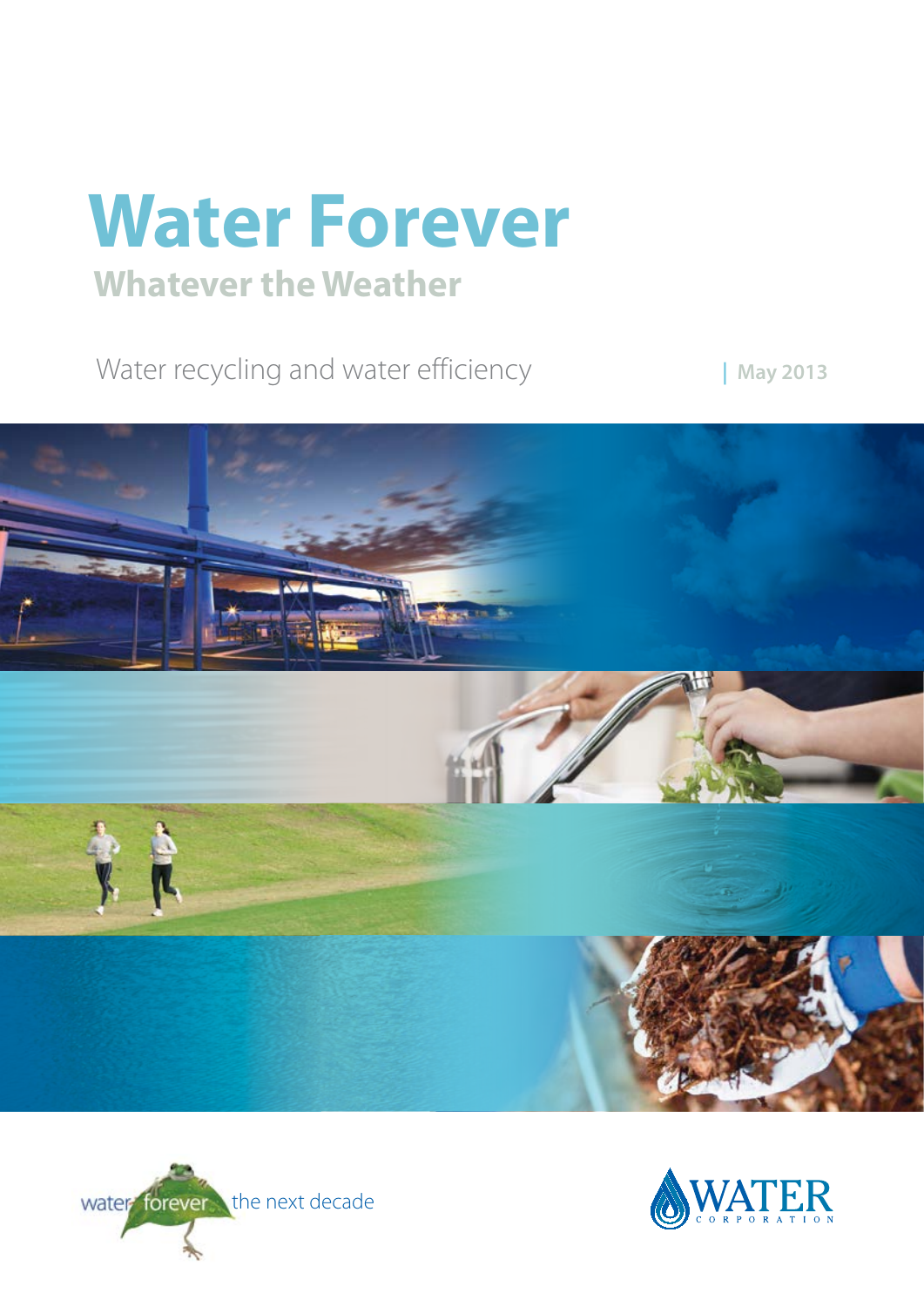# **Foreword**

The responsibility of providing safe, reliable drinking water in a sustainable way is not taken lightly by the Water Corporation. We run a 'forever' business – planning and developing sources and working with the community to ensure that our water resources indeed last forever.



This is why we are committed to achieving our long term goal of helping make Western Australia become more climate resilient – able to adapt to whatever the climate throws at us.

We will continue to work with the community to reduce water use, increase water recycling and develop new, climate independent sources to deliver on this promise.

Our new report, *Water Forever – Whatever the Weather: Water recycling and water efficiency* provides a snapshot of how we are progressing towards the goals set in the 2009 *Water Forever – Towards Climate Resilience* 50-year plan. It supports the more detailed 10-year plans for Perth and regional areas.

From leading the nation in trialling groundwater replenishment for large-scale implementation, to running innovative programs across the State to help the community use water more efficiently, considerable progress has been made.

This has been a collaborative effort with the State Government, communities and industries which have all played their part.

I trust this collaboration will continue as we work together on the journey towards climate resilience.

Bedhups

Sue Murphy Chief Executive Officer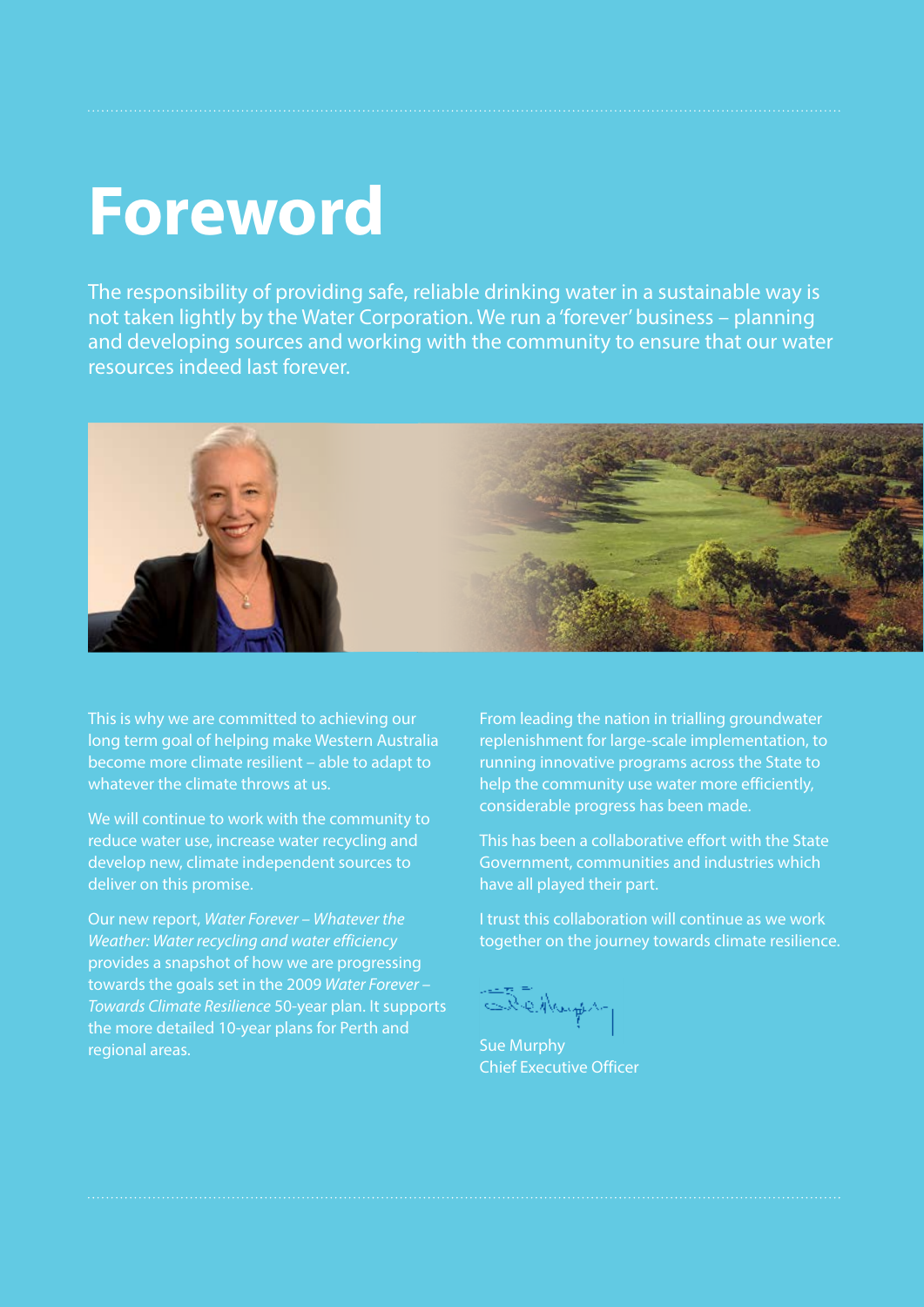# An extraordinary turn-around

Perth and the south west region of Western Australia are in the grip of a relentlessly drying climate that has brought dwindling rainfall and seriously depleted traditional water sources - dams and groundwater.



Rainfall has declined by 12 per cent since 1990, and run-off into Perth's main supply dams has fallen by more than half. At the same time, Western Australia experienced unprecedented economic and population growth.

Rising to these challenges, the Water Corporation revolutionised its planning and ushered in a new era of urban water supply management to achieve climate resilience.

This remarkable period has spawned a portfolio approach to planning for our future water needs comprising an array of initiatives that are independent of climate.

The release of the *Water Forever – Towards Climate Resilience* 50 year plan in 2009 was the catalyst for a radical change in the way water supply and demand was planned for. In a multifaceted approach which includes water efficiency, water recycling and developing new sources, the way people regard and use water is changing. They no longer see it as an endless supply, but rather as a critical resource that must be accorded much greater value.

This new approach places Western Australia at the forefront of global responses to climate change through water security.

In an extraordinary turn-around, water consumption in the state has fallen by 8 per cent per person over the past five years. Substantial and increasing volumes of water have been saved

through various water efficiency programs, culminating in an estimated saving of 100 billion litres of scheme water in Perth in 2011/12.

This is a huge achievement, equalling the annual capacity of the expanded Southern Seawater Desalination plant which will provide one third of Perth's water.

Even though these savings are expected to continue in the future, Perth remains one of the highest water using cities in Australia, due in part to its prolonged dry periods and sandy soils that result in high garden watering needs.

Recycling our water is an important part of the drive for climate resilience and will be greatly expanded in Perth to take the 'waste' out of wastewater.

Treated wastewater has long been recycled in regional centres, mainly to irrigate parks, golf courses and sporting grounds close to treatment plants, and opportunities are being explored to grow this practice.

Following is the story of Western Australia's response to secure its drinking water supplies in the face of climate change. It explains the new way of thinking about water and the efforts to maintain reliable and sustainable water supplies well into a future that is certain to bring more of the same: hot, dry weather.

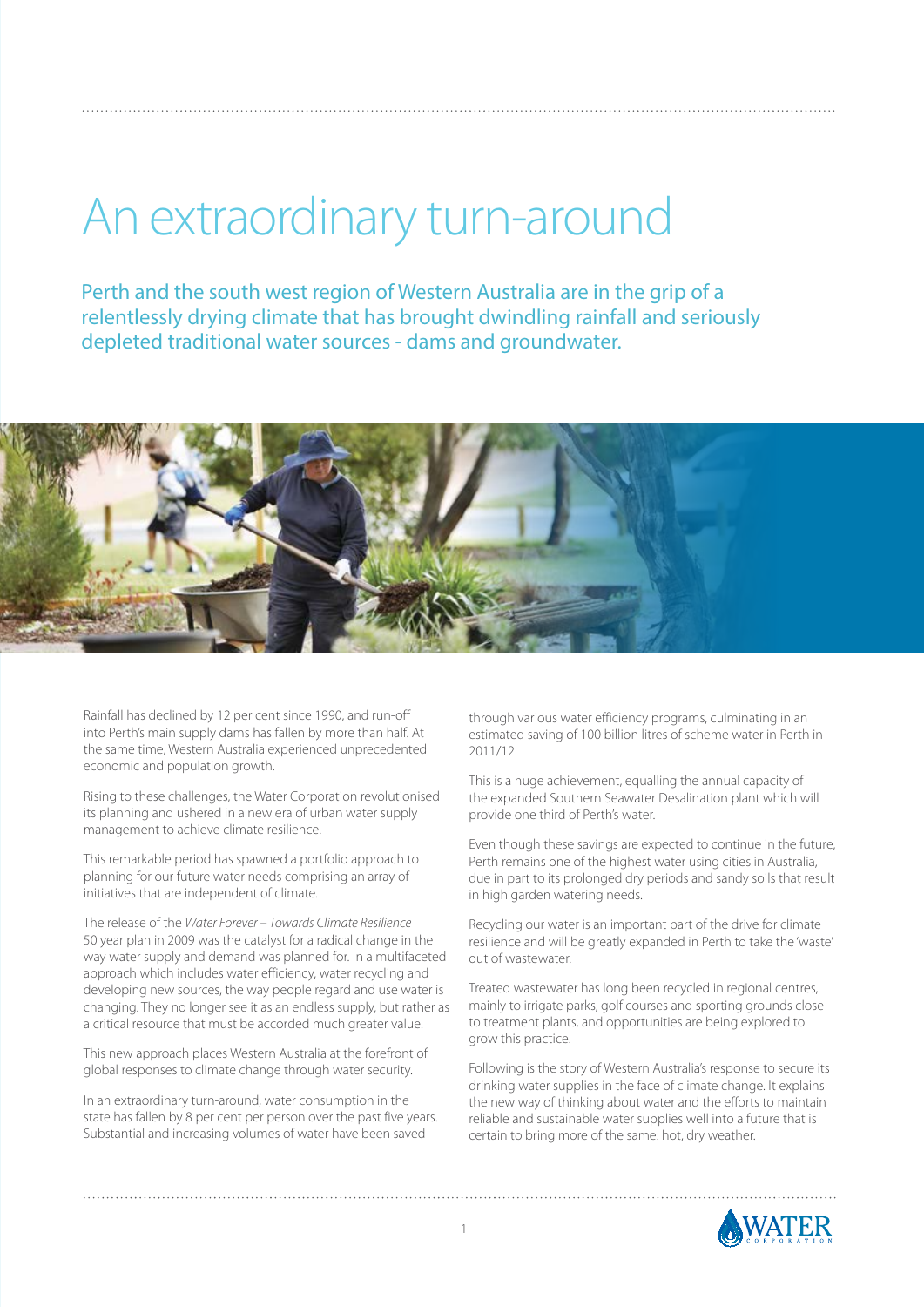### Key achievements and targets



#### **Water Recycling Target**

30 per cent recycling of all wastewater in Western Australia by 2030

#### **Achievements**

75 per cent increase in water recycled in WA over the last 10 years

80 recycling schemes operating across the State

Recycling 13.6 per cent of wastewater inflows in WA and providing 21 billion litres of recycled water each year

Successful completion of the Groundwater Replenishment trial in Perth

Providing nearly 5 billion litres of recycled water a year to industry in Kwinana through the Kwinana Water Recycling Plant



### **Water Efficiency Target**

Reduce per person scheme water use in Perth to 125 kilolitres per person by 2030

#### **Achievements**

Saving around 100 billion litres of water in Perth in 2011/12 through various water efficiency initiatives introduced over the last decade

Reducing the amount of per person water use in Perth from 191 kilolitres to 135 kilolitres since 2001 – a 29% reduction

Building partnerships with a wide range of industry groups to facilitate water efficiency while supporting economic and social investment

### Climate change hits hard

The south west corner of Western Australia has been hit hard by the effects of climate change over the past few decades, making it one of the world's most affected regions to date.

The most severe effects have been felt since 2000. The tinder dry winter of 2001 was dubbed by the Water Corporation as the 'winter from hell.' Records for dry winters have tumbled, leaving dam storages and shallow groundwater resources struggling. In 2010 Perth's major supply dams, which have a total capacity of 605 billion litres, received their lowest ever inflows – just 13 billion litres. This is a mere 5 per cent of Perth's annual scheme water demand.

There is substantial and compelling scientific evidence that the drying and warming shift will continue to worsen. Climate models indicate a possible further 8 per cent reduction in surface water yields by 2030 in a median scenario.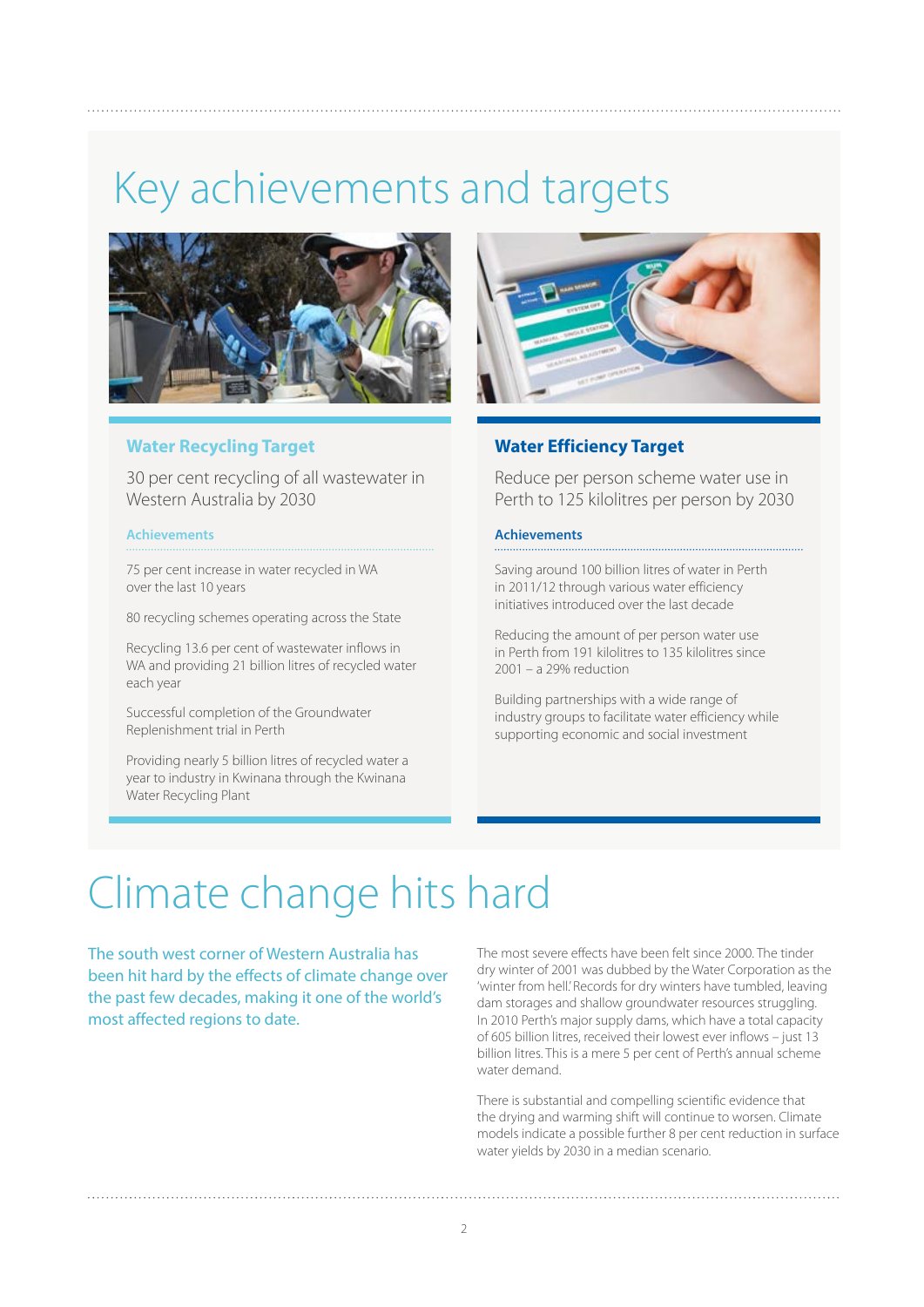

### Catalyst for change

The landmark planning report by the Water Corporation: 'Water Forever – Towards Climate Resilience,' was released in 2009 and provided a portfolio of options to manage the State's demand and supply balance to 2060 by developing new sources, reducing water use and increasing wastewater recycling.

The plan has been a catalyst for change in the provision of sustainable water services across Western Australia. It focuses on helping all community sectors to join the drive to become more climate resilient.

Our overarching challenge is to provide water for a rapidly expanding population in a drier climate while reducing impacts on the environment.

The portfolio approach provides a framework to optimise investment decisions and focus on innovations in water recycling, water efficiency and new sources that would provide the most sustainable option.

As a result, new supply sources led by seawater desalination, and programs to boost water recycling and water use efficiency have been introduced across Western Australia since the early 2000s.



#### **Figure 1: Towards climate resilience**

The Corporation is pushing ahead with a suite of initiatives, including completing in 2012 a trial of groundwater replenishment with highly treated wastewater.

The Corporation's efficiency programs have reached right across the community including business and industry, homes, governments and schools.

Extensions of the *Water Forever* plan under the sub-title: *'Whatever the Weather'* were released in 2011 and 2012 presenting more detailed 10-year water and wastewater plans for Perth and Western Australia.

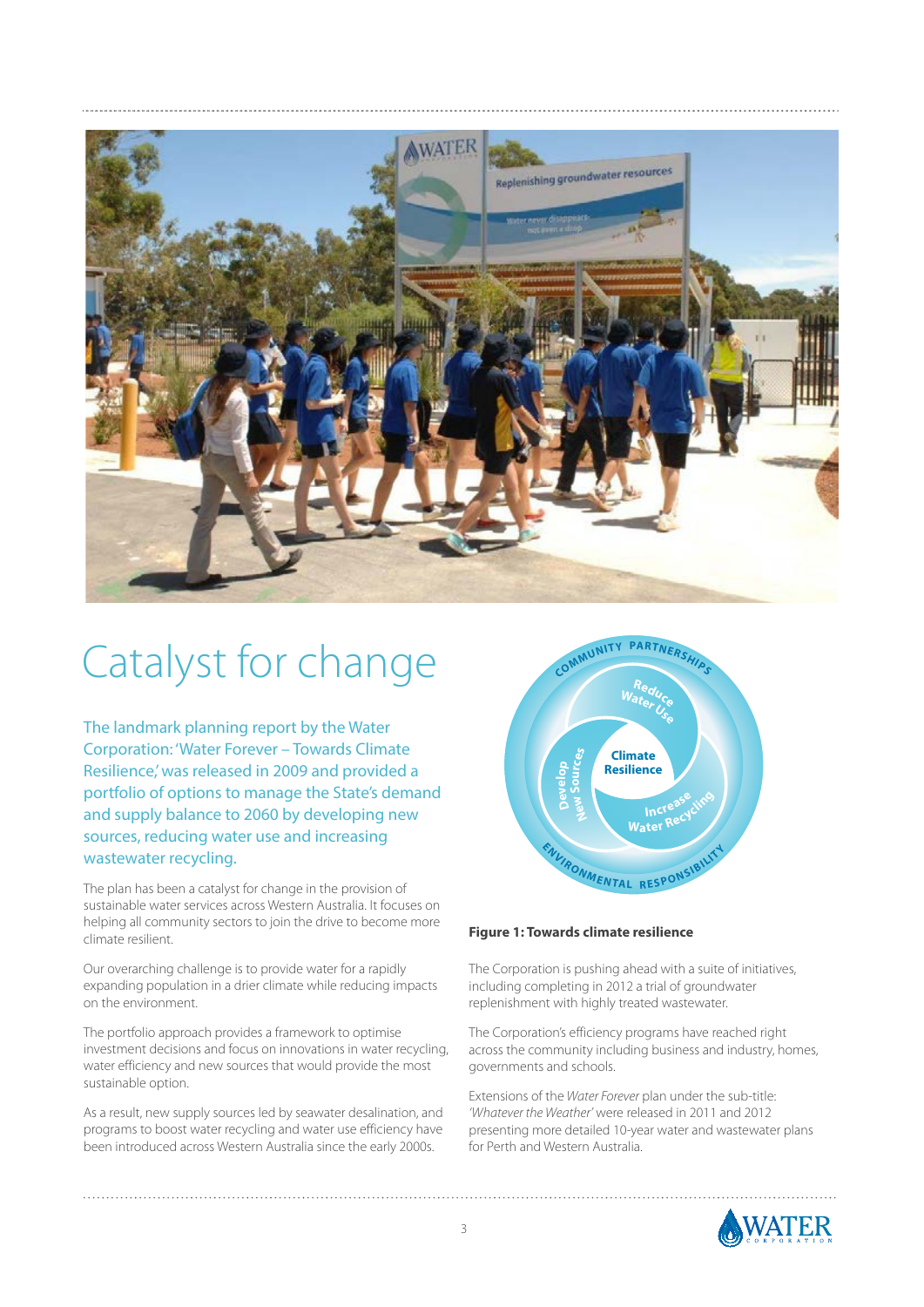### Recycling to achieve water forever

Water recycling is essential to maintaining a reliable, sustainable water supply for Western Australia and is a key part of the Water Corporation's climate resilience strategy.

An integral part of our plan is to increase wastewater recycling in Western Australia to 30 per cent by 2030. In the longer term, it is envisaged that most wastewater can be 'saved' through recycling.

This relies on collaboration between the Water Corporation, State and local government, business, industry and the community.

Most of the increases will be made through large scale schemes such as groundwater replenishment, use by industry and irrigation of public parks and sports fields.

The Water Corporation is involved in 80 water recycling schemes in Western Australia. Most of these have been developed over many years in regional areas where more than 40 per cent of treated wastewater is recycled. The Corporation manages the quality of recycled water throughout the State through the implementation of a 12-element Wastewater Quality Framework, based on the Australian Guidelines for Water Recycling (2006).

Approximately 9.8 billion litres of recycled water was used by industry in 2011/12 (including use in wastewater treatment plants) and 10.2 billion litres was used to irrigate public open space and woodlots.

About 1.2 billion litres of recycled water was delivered as part of the Groundwater Replenishment Trial in 2011/12. The Advanced Water Recycling Plant, which was built for the trial, further treats wastewater to drinking water standards and recharges it to groundwater supplies for potential future use.

The total volume of water recycled in WA has increased by almost 75 per cent over the past ten years, exceeding 21 billion litres in 2011/12 (Figure 2).

#### **Figure 2: Total wastewater recycled in 2011/12 (billion litres)**



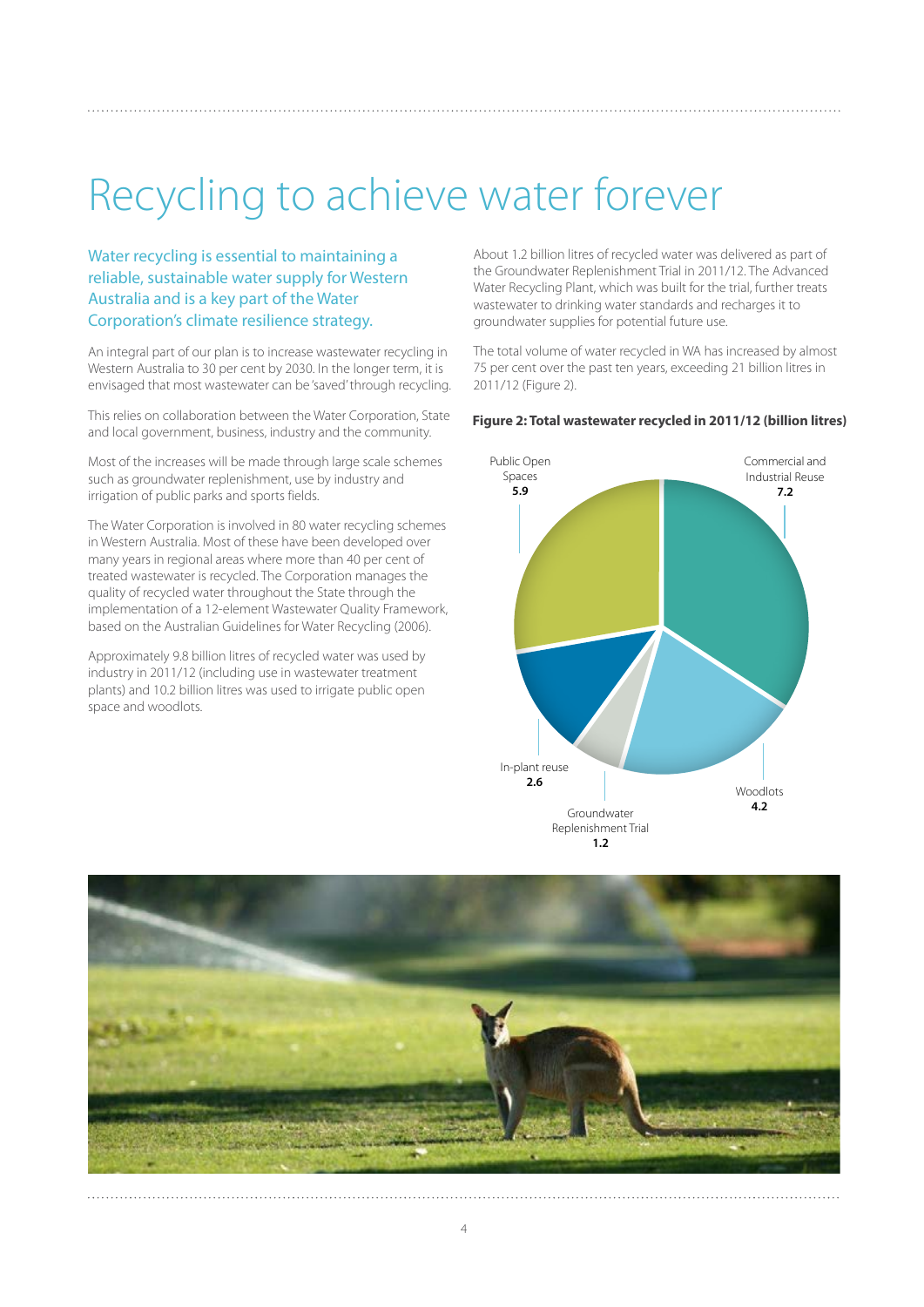

*Kwinana Water Recycling Plant*

### Looking for opportunities

A major challenge for water recycling in Perth has been relatively abundant supplies of groundwater. However, this scenario is changing as groundwater resources are becoming more scarce.

The Corporation is looking for opportunities to increase the volume of recycled water used to irrigate public parks and gardens and for use in industry. We provide recycled water free for community uses such as the irrigation of sporting grounds.

One success story is an irrigation scheme that has been operating at the University of WA's McGillivray sports park in Shenton Park, near the Subiaco Wastewater Treatment Plant, since 2004.

A big contribution came from the Kwinana Water Recycling Plant that supplies recycled wastewater to local industry. Since 2004, it has supplied up to 6 billion litres per year of high grade water, which represents about 2 per cent of Perth's scheme water use and a major part of Perth's recycling effort.

In Mandurah, the Halls Head treatment plant provides water for an aquifer recharge and reuse scheme.

Some recycled water is used for process water at the Water Corporation's four biggest wastewater treatment plants in Perth. Further recycling opportunities are being investigated for these plants, including for open space irrigation, wetlands support and recycling for industry.

Dual reticulation, where two separate pipes deliver drinking and non-drinking water into homes and commercial/industrial sites, also has potential in Perth and the regions to use recycled water, greywater, groundwater or stormwater.

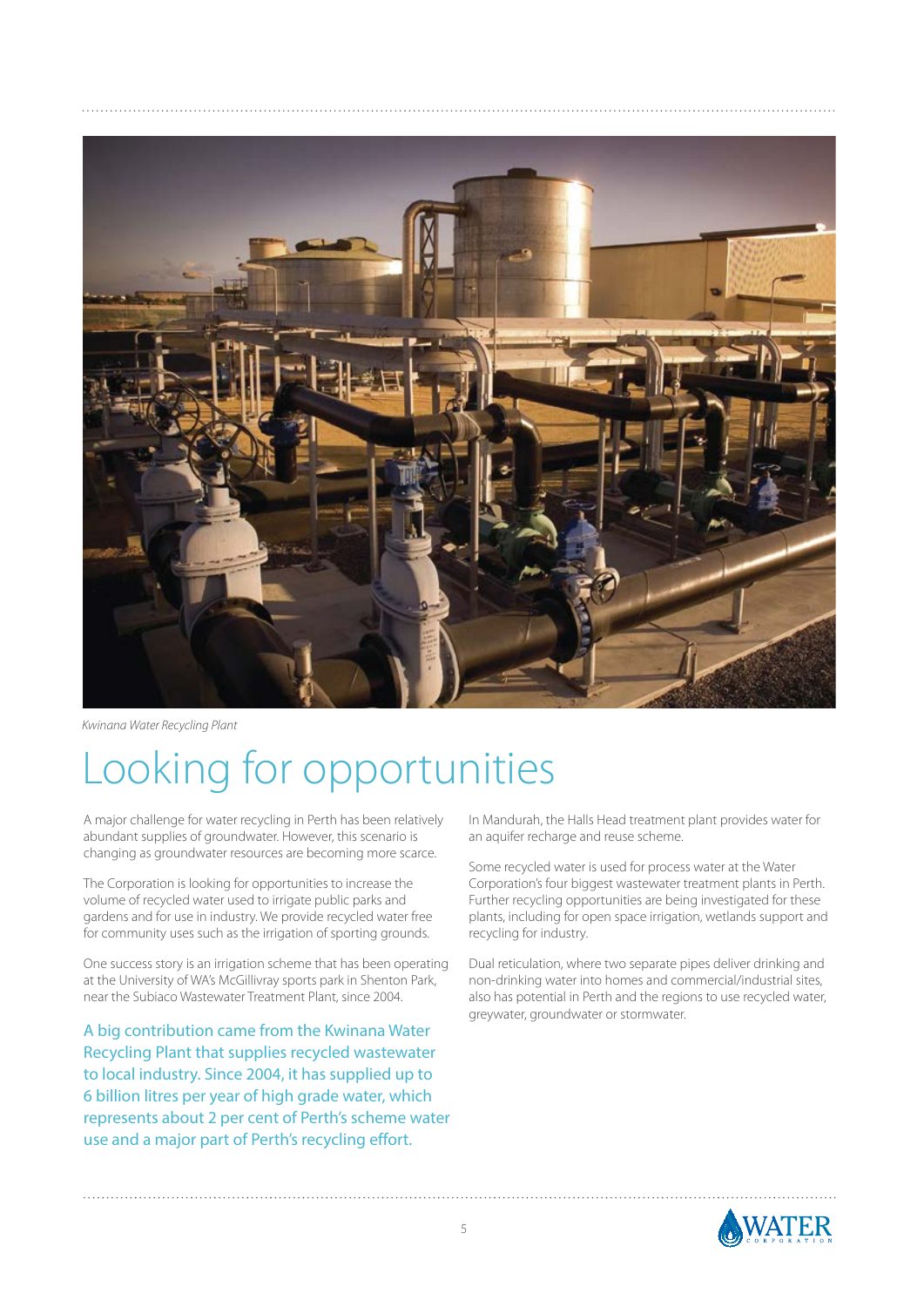

### Regional initiatives

While recycled water has been used in regional WA for about 60 years new opportunities are continually being investigated.

In some growth areas such as Port Hedland and Karratha in the Pilbara, the Water Corporation is investing substantially in technology and new or upgraded wastewater treatment plants to improve the quality of treated wastewater to allow greater recycling including for industry.

An upgrade of the South Hedland plant will include a new purpose built recycling facility providing 'fit for purpose' water for business, thus conserving the town's water resources.

A dual reticulated scheme is being considered for Karratha to irrigate residential gardens as well as public open spaces. Treated wastewater is also used for tankering and is being investigated for dust suppression in the North West region.

Further south, 375 million litres of recycled water is used in Geraldton, Kalbarri and Dongara. Water Corporation has undertaken a project in partnership with the Federal Government to upgrade the Kalbarri Wastewater Treatment Plant which will increase its water recycling capacity to about 1.2 million litres per day by 2015 and 2.2 million litres per day by 2018. Currently, all wastewater from Kalbarri is reused to irrigate a golf course.

In the Great Southern region, where 94 per cent of wastewater is recycled, a 560-hectare commercial wood lot at Albany receives about 2 billion litres of treated wastewater annually for irrigation.

In the South West, the wastewater treatment plant at Boddington provides up to 500,000 litres per day of treated wastewater to Boddington gold mine for process water. The Swamphen Island and Peninsula wetlands are enhanced with 30 million litres of recycled water each year from the Capel Wastewater Treatment Plant.

In the Goldfields, an industrial recycling scheme in Kambalda provides miner BHP with recycled water for processing. Recycled water is also supplied for irrigation of public open space and golf courses in Merredin.

The Corporation is exploring further water recycling opportunities for the agricultural industry which is also feeling the effects of the drying climate. Current schemes include irrigation of vineyards, and may extend to other horticulture.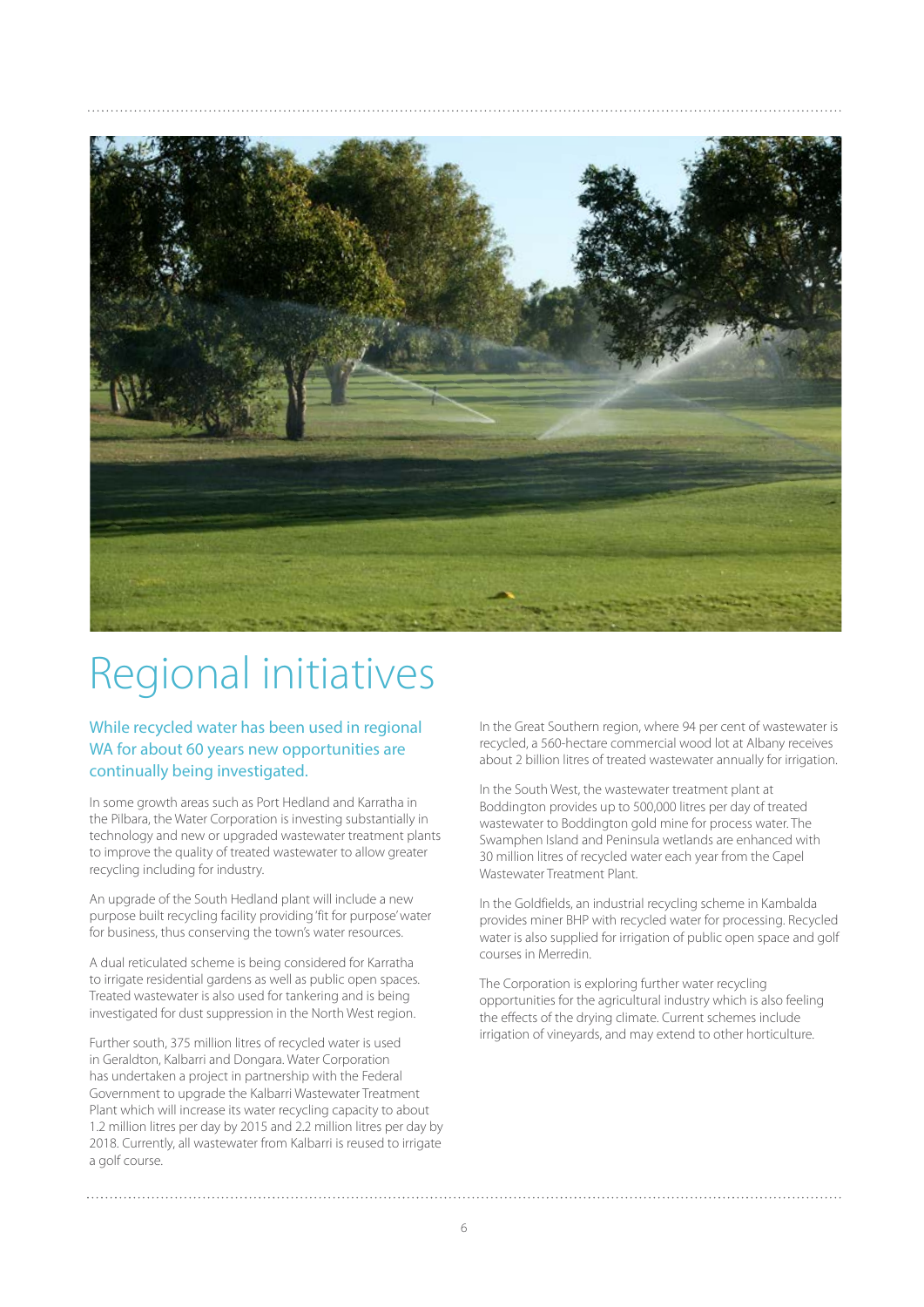

### The drive for water efficiency

Western Australia's drive for greater water efficiency to help it meet the huge challenge of climate change has gathered pace over the past decade, producing a suite of programs that interact with all community sectors.

*Water Forever – Towards Climate Resilience* set a target to reduce water use by 15 per cent by 2030 across all Perth households and businesses. Currently we are ahead of schedule with water use falling from 191 kilolitres per person in 2001 to just 135 kilolitres  $in$  2012.

### These initiatives help us to become more efficient in the way we use water in our everyday lives without compromising our lifestyle.

A range of new water efficiency initiatives have had a big impact on water use since their launch in 2001.

By far the biggest change came with the introduction in 2001 of a two-days-per-week roster of sprinkler use for gardens in Perth. Sprinkler rosters were extended statewide in 2007. By 2011/12, these measures achieved an annual saving of an estimated 53 billion litres. Other measures, including a winter sprinkler ban (which reduced annual water use by about 4 billion litres), recycling initiatives, a State Government rebate program, leak management, showerhead retrofits and waterwise programs combine to save about 34 billion litres each year.

The remainder has been achieved through a range of factors including reduced house block sizes, higher density living and rebalancing residential water pricing, to provide an incentive to use less.

Estimated annual water savings of around 100 billion litres have now been achieved in Perth, which is equivalent to output from the Southern Seawater Desalination plant (Figure 3).

This trend continues in regional areas where average water use has reduced significantly over the past five years.



#### **Figure 3: Water savings through water efficiency programs 2011/12 (billion litres)**

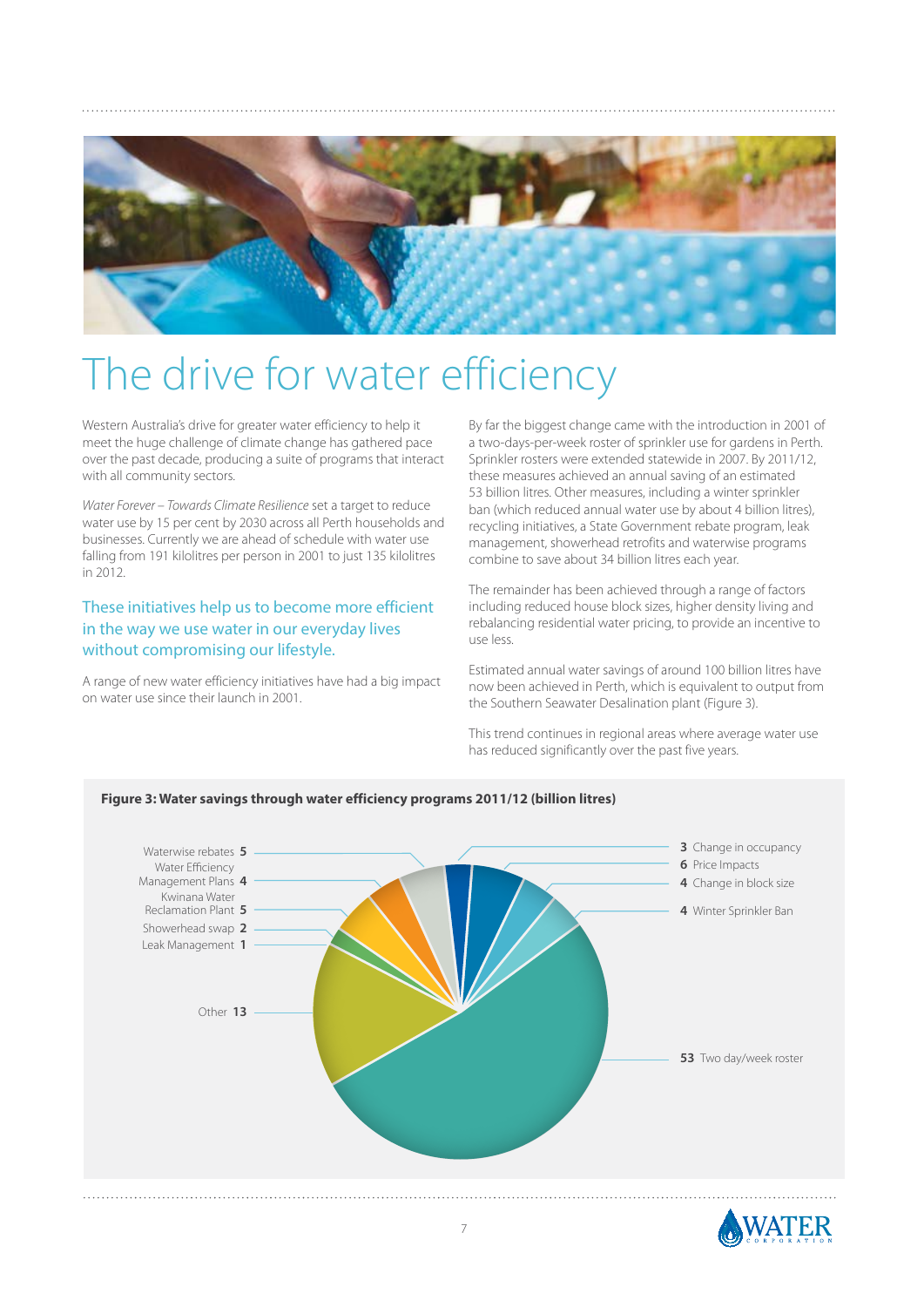

### **Gardens still big guzzlers**

The Perth Residential Water Use study, conducted by the Water Corporation in 2008/09, showed that households still used most (71 per cent) water from the Integrated Water Supply Scheme, and therefore had the greatest potential to save scheme water.

A significant finding was that garden watering is now less than indoor use, reversing a long standing trend, highlighting the effectiveness of the two-day per-week sprinkler roster introduced in 2001.

Permanent water efficiency measures introduced in 2007 embedded sprinkler rosters throughout the state. These measures also included working more closely with industry to reduce their water use through Water Efficiency Management Plans (WEMPs).

Over the past decade householders have become much more aware of the need to save water. This is reflected in an increase in use of water efficient appliances such as front loading washing machines, low flow showerheads and dual flush toilets that provide substantial long term savings.

### **Working closely with industry**

Partnerships formed with peak industry groups and retailers have been the cornerstone of the success of delivering the water efficiency message to the community and industry.

In July 2007, the Western Australian Government made it mandatory for all businesses and Government agencies using more than 20,000 kilolitres of scheme water a year to conduct a water management assessment and submit annual WEMPs to the Water Corporation. This program has helped high water using businesses to understand and evaluate their water management practices and develop efficiency strategies.

In conjunction with the Department of Water, the Waterwise Councils Program was launched in 2009 to encourage local government councils to become endorsed as waterwise.

A Waterwise Specialist Program involves hundreds of specialists trained to help achieve water savings inside and outside homes and businesses, ranging from plumbing and landscaping services to garden centres and irrigation design shops.

The Waterwise Approved Program showcases water efficiency through numerous projects with our Waterwise Partners and business and industry, including the promotion of water efficient products and waterwise plants for the garden.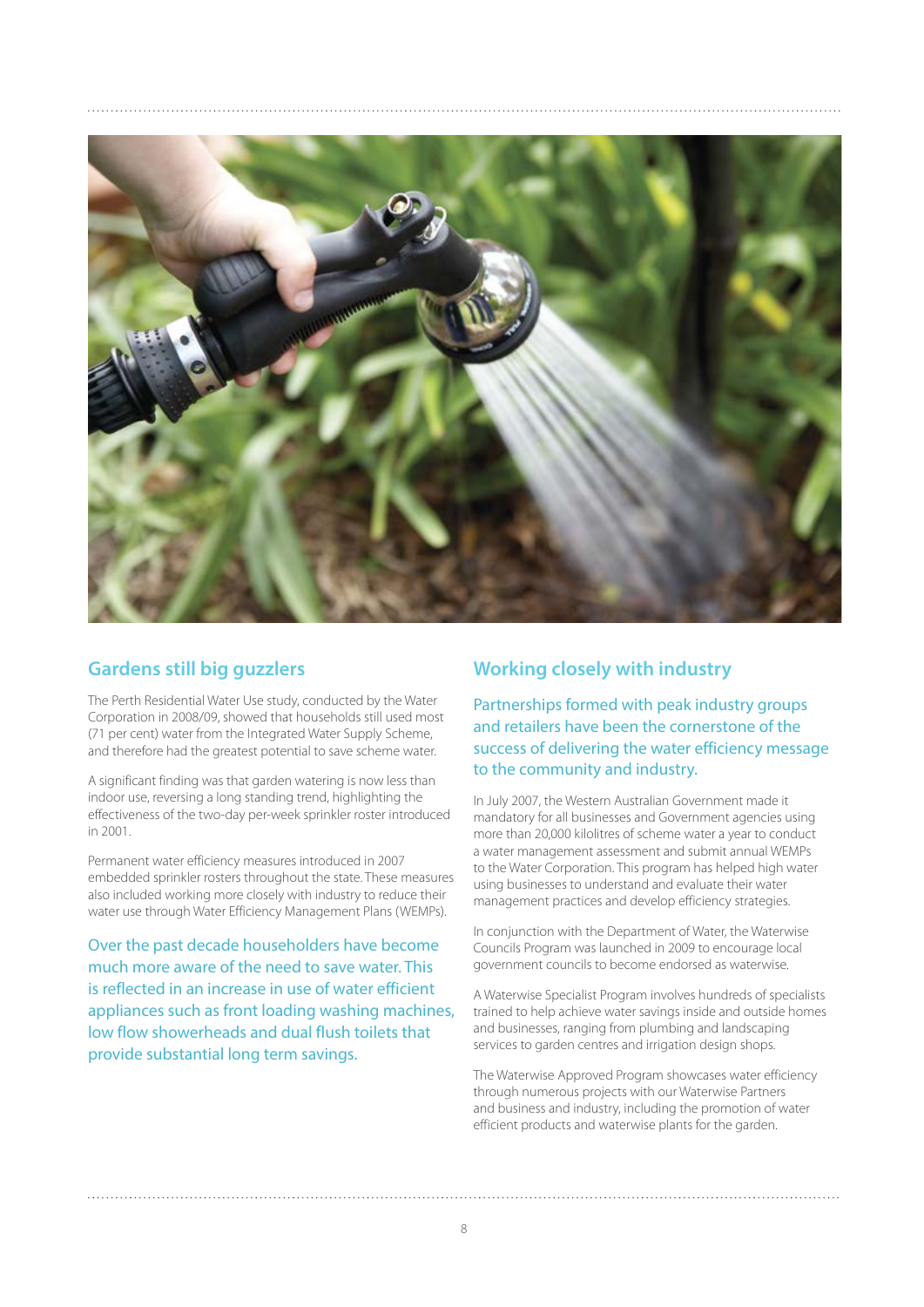

In a bid to promote water efficiency to future generations, the Corporation's Waterwise Schools Program was expanded to facilitate learning about water issues, including conservation. Over 530 schools now participate in the program across the State.

### **Major programs for Perth and regions**

In recent years, two major efficiency programs jointly funded by the Water Corporation and the Federal Government have operated in the Perth metropolitan and regional areas.

The Perth Residential Water Efficiency project operated from 2010 to 2012. Costing \$4.8 million and jointly funded by the Water Corporation and the federal *Water for the Future* initiative it achieved the target of saving 1.2 billion litres of drinking water per year.

This project involved a showerhead exchange, encouraging households to fit more water efficient models; social marketing to achieve water efficiencies in 10,000 households, and an audit and retrofit program for 4,000 pensioner households, including water efficient showerheads, tap aerators and leak repairs.

The highly successful showerhead replacement project was completed with around 124,000 showerheads swapped. As a spin-off, similar projects are now being delivered in a number of regional centres.

The \$27 million Regional Integrated Water Efficiency Program, jointly funded by the Water Corporation and the federal *National Water Security for Cities and Towns* Program ran from 2010 to 2013.

It involved more than 25,000 households and 800 non-residential customers in the Kimberley, Pilbara, Great Southern and Goldfields regions. It included retrofits of water efficiency appliances and fittings, installation of smart meters, leak detection and repair and community based social marketing.

It is estimated that this award-winning program saved almost 4.5 billion litres of water in its first full year.

Programs included:

- $\bullet$  H<sub>2</sub>ome Smart helped householders to save water in a variety of ways including free advice and installation of water efficient fittings in areas where the water supply was under stress.
- $H_2O$  Smart provides a free retrofit plumbing service for businesses including repair of leaking taps and toilet cisterns and replacement of inefficient showerheads.
- Data logging a trial in the North West region monitored customers' water usage over short intervals, allowing for better identification of water saving opportunities, including leaks.
- Smart water metering more than 26,000 smart meters were installed in Kalgoorlie and throughout the Pilbara region.
- The Water Corporation undertook leak detection and repairs in its water supply pipelines.

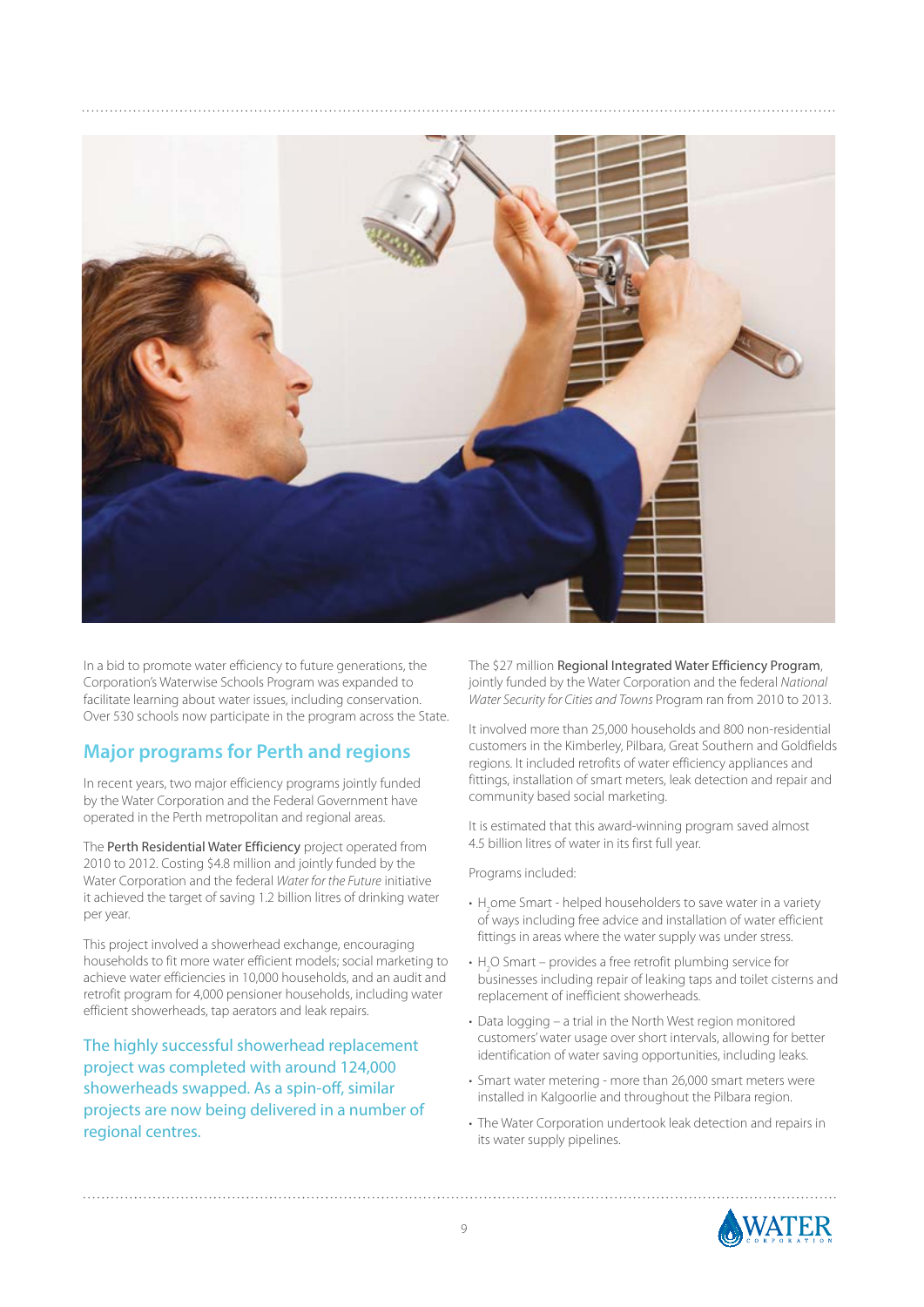#### **Figure 4: Perth water statistics**



### Progress towards targets

Perth's population increased from 1.4 million in 2001 to just under 1.8 million in 2012. Despite this 27 per cent increase in population, per person water use on average reduced by 1.2 per cent per year over this period (Figure 4).

In order to track our progress towards our long term goals, the *Water Forever* 50 year plan set the targets of achieving the following by 2030:

- Reducing water use by 15 per cent;
- Increasing the amount of water that is recycled to 30 per cent; and
- Developing up to 100 gigalitres of new water sources.

We are well on our way to meeting the targets for lower per-person consumption, reducing by around 8 per cent in Perth.

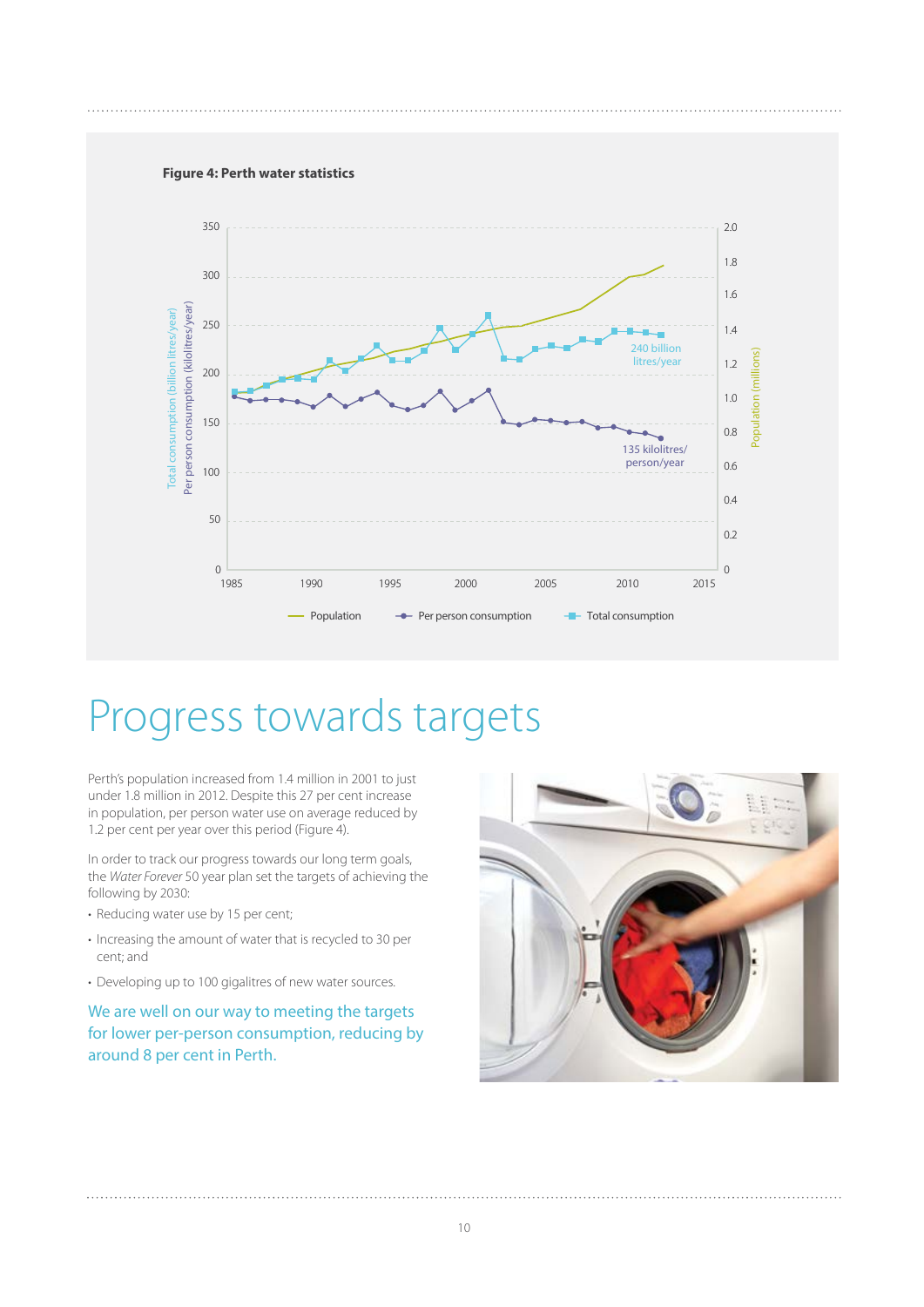#### **Figure 5: Statewide water recycling**



We are on track to increasing wastewater recycling in Western Australia from the current level of 13.6 per cent to 30 per cent by 2030. Last year, our customers helped us to recycle about 21 billion litres of water.

Over the last 10 years, the volume of recycled wastewater increased by almost 75 per cent across the State (Figure 5). Perth and regional areas each account for about half of water recycled. Generally, there is a much higher percentage of recycling in regional areas, with some towns recycling 100 per cent of their wastewater.



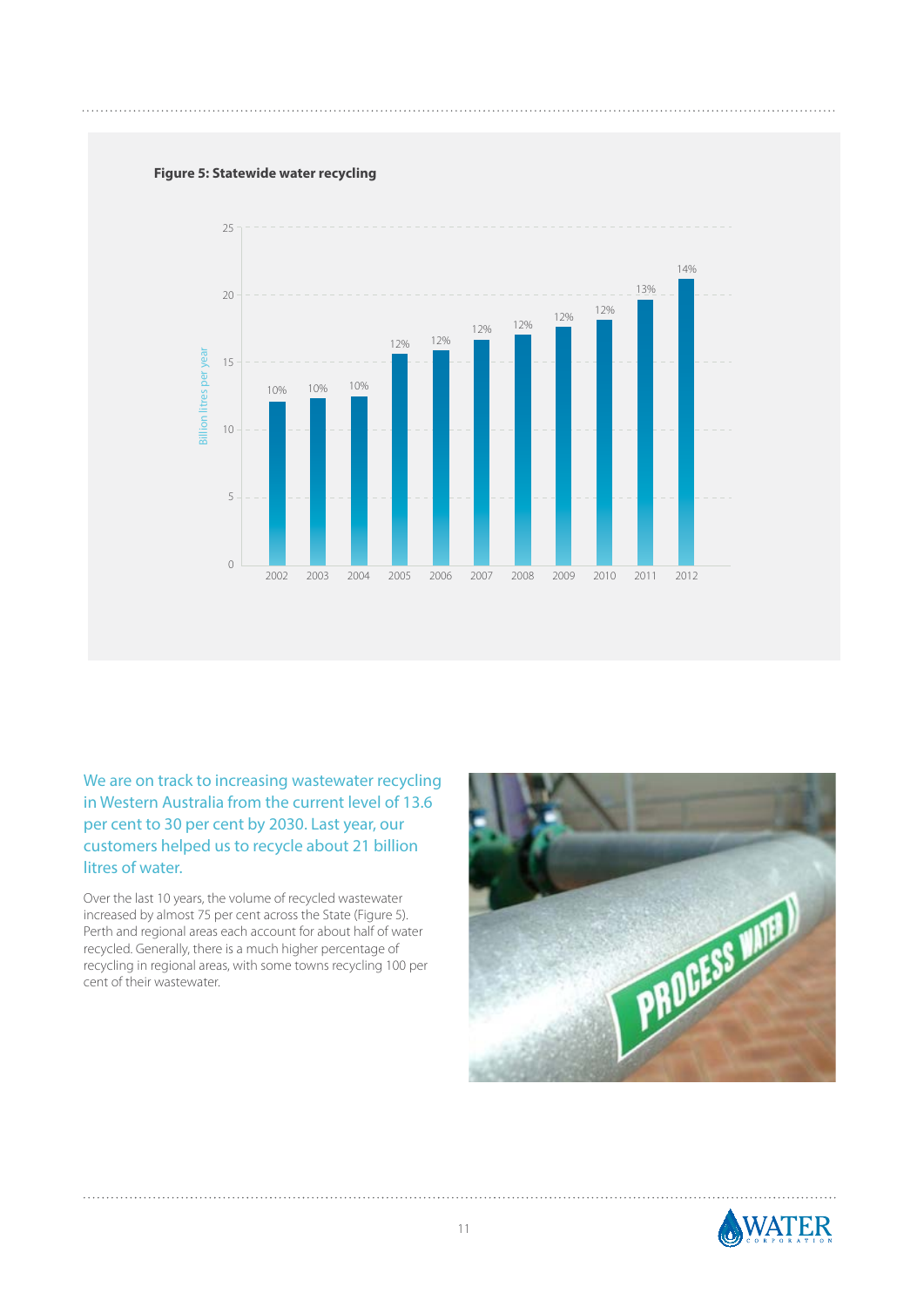## Looking ahead

Looking after our precious water is a community business. It takes cooperation and contributions from all sectors: households, business, industry, governments and schools to achieve the efficiencies that we must have to secure sustainable supplies.



The Water Corporation is taking a lead in planning and will continue to work closely with the community in all water projects throughout Western Australia.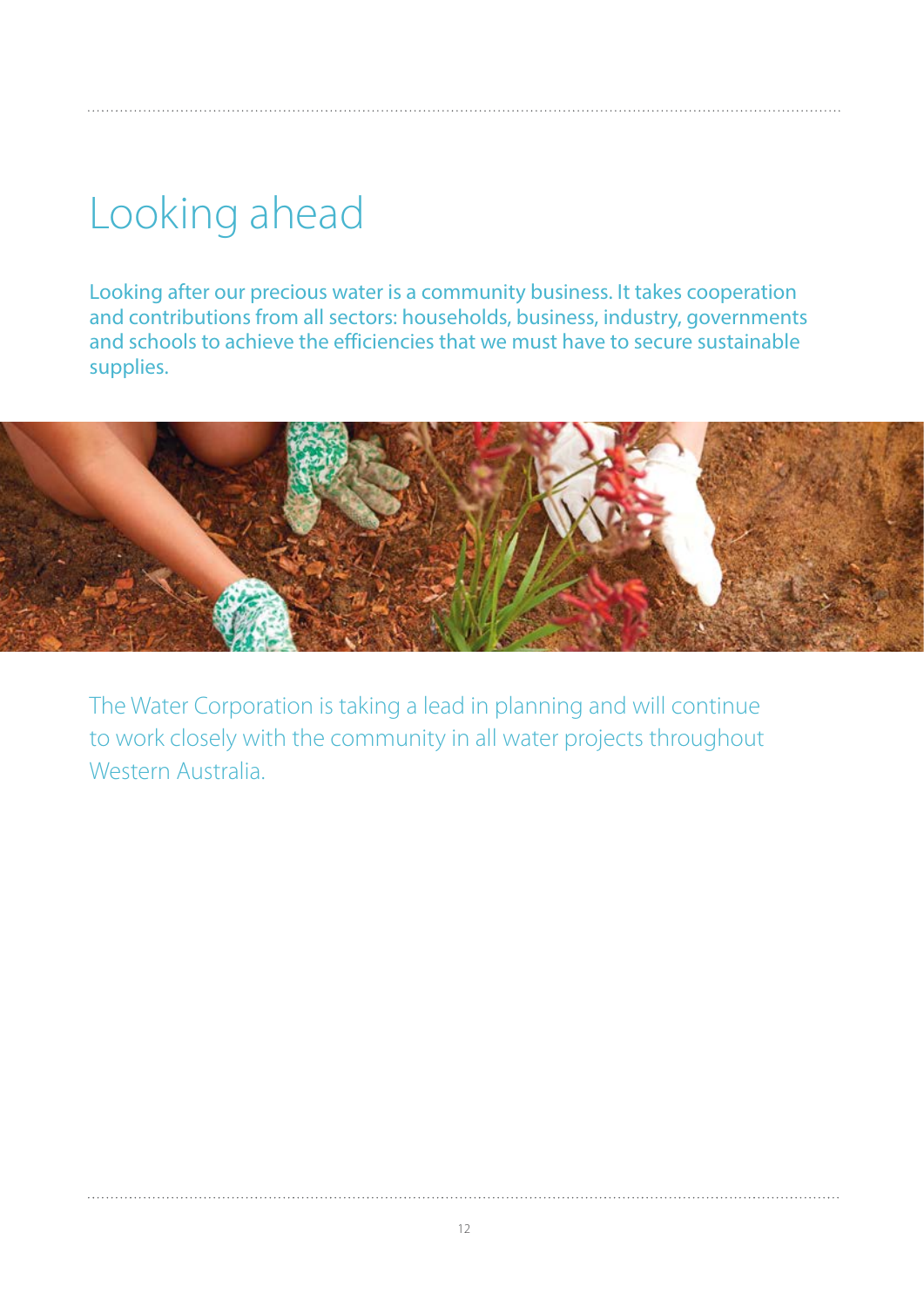

For more information visit watercorporation.com.au

**Disclaimer** The Water Corporation is committed to delivering quality service to